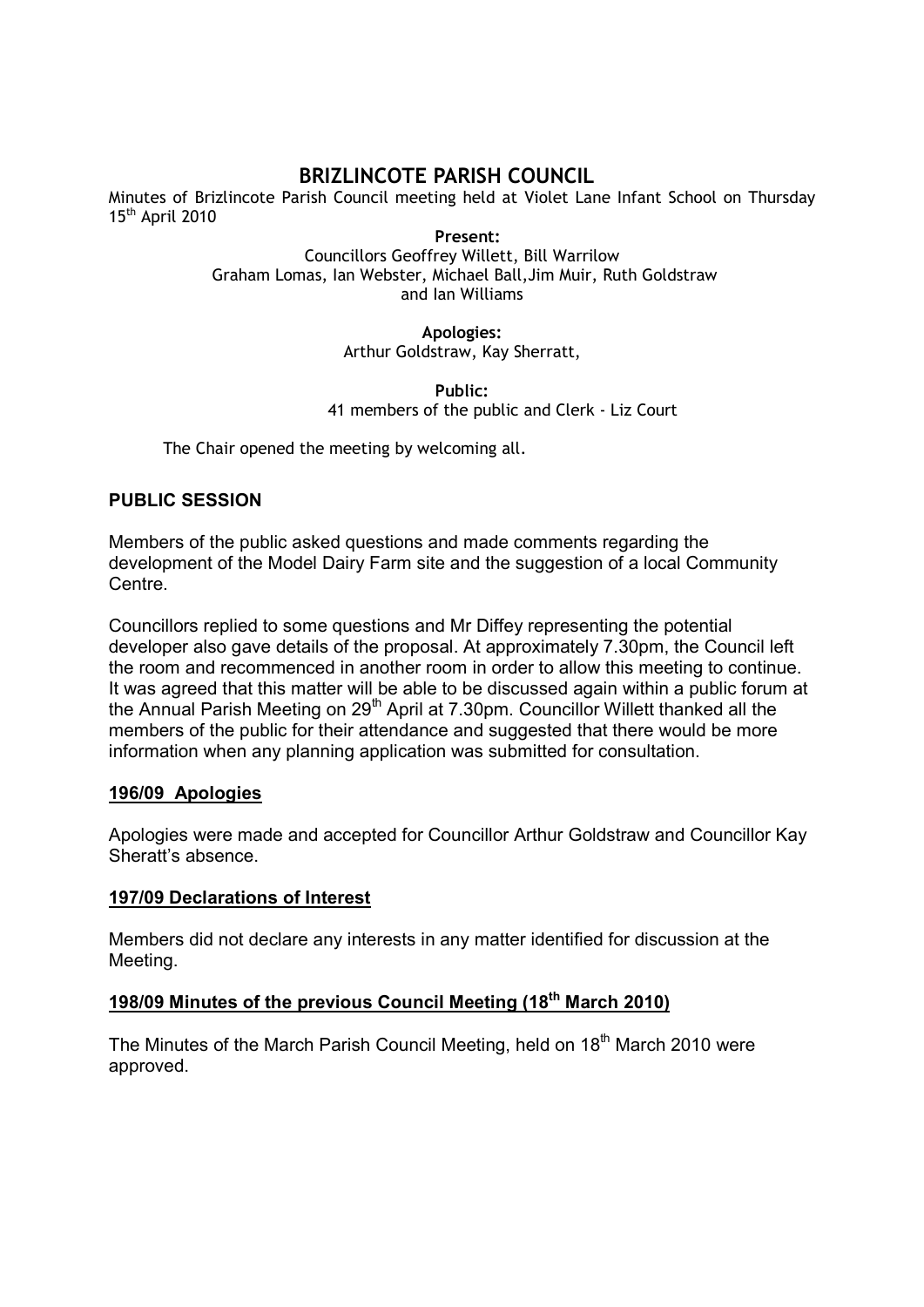### **199/09 Newsletter**

 The Committee's report on the printing and distribution of the newsletter and any other associated matters was read and accepted. Councillor Willett gave thanks to the Committee for all their work. Councillor Ball thanked Councillors Webster and Lomas for the work that they have done whilst he has been unwell. It was agreed that the next edition of the Newsletter would be in June.

Councillor Lomas also gave a brief report on the website.

## **200/09 Grant application from North Stapenhill Allotment Association**

The Council considered whether to grant funds for an application from North Stapenhill Allotment Association for a grant of £470.00.

A vote was taken and no member was in favour of granting the requested funds at this time. It was suggested that Councillors Willett and Muir would ask if they could meet with the group and discuss the ongoing maintenance commitment as agreed at the time of the bank being planted. The clerk was asked to communicate this decision to the **Association** 

#### **201/09 Burton in Bloom competition**

To discuss and consider proposed competition form as circulated by Councillor Lomas. This was discussed and Councillor Muir suggested contacting Winshill Parish council who run a similar competition for their assistance. Councillor Lomas agreed to do this. It was also agreed that the judging date would be towards the end of July or the beginning of August. Councillor Lomas was asked to go ahead with this project.

#### **202/09 Annual Parish Meeting**

Arrangements for this meeting to be held on  $29<sup>th</sup>$  April 2010 were finalised with a start time of 7.30pm and the venue to be at Violet Lane School. The Clerk was asked to invite representatives of Brizfest, Violet Lane School, the Allotment Association and Xtreme to attend.

#### **203/09 Community Paths Initiative**

The subcommittee reported on this matter. It was felt that the work needed on the path from Elms Road to Tesco Express should be put forward. This work was priced at around £12,000 some time ago by ESBC. It was suggested that perhaps the Parish Council could look to match fund part of this sort of sum. The steps at the back of Ashdale and the Violet Lane path were also mentioned. Councillors Warrilow and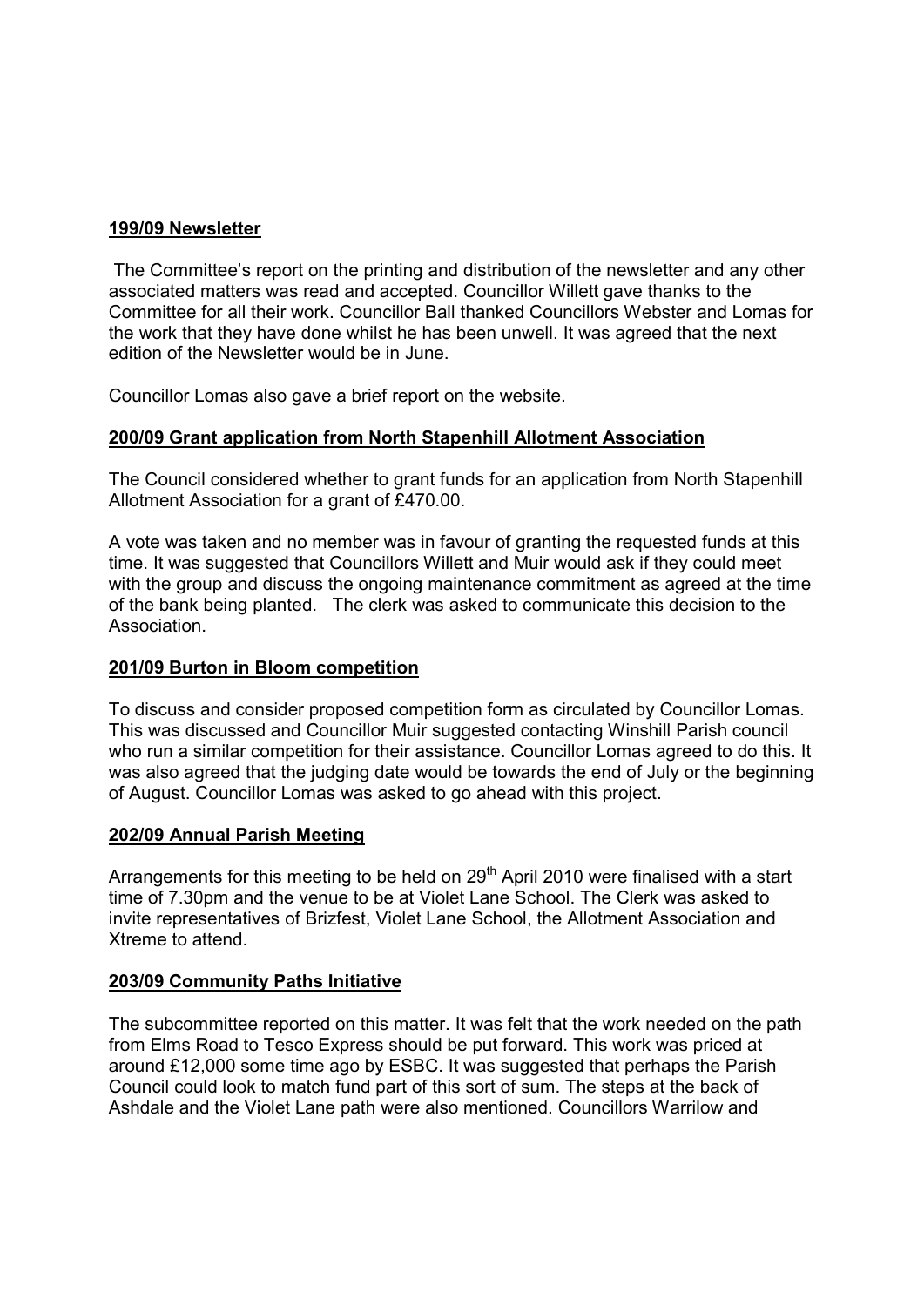Lomas agreed to look into this matter.

## **204/09 County and Borough Councillors' reports**

The Council received the Borough Councillors' reports regarding the tidying of a verge as requested by a parishioner.

## **205/09 Planning Applications and Decisions**

## **1. Planning Applications received for observations**

P/2010/00376/MA, Erection of part two storey, part single storey side extensions, 5 Longford Close, Stapenhill, Burton upon Trent, DE15 9FZ

Planning committee commented that the new porch extends some 200mm beyond previous bay. Clerk to pass comment to the planning authority.

P/2010/00429/MA, Erection of a first floor side extension and construction of pitched roof over existing flat roofed front extension, 11 Holme Farm Avenue, Burton upon Trent

Planning Committee had considered and had no comments to make.

## **2. Planning Decisions received - none**

#### **206/09 Correspondence**

| Date       | From        | Regarding            | Action                  |
|------------|-------------|----------------------|-------------------------|
| 02/2010    | <b>SCC</b>  | Community            | For action              |
|            |             | <b>Welbeing Fund</b> | -Passed to              |
|            |             |                      | <b>Councillor Lomas</b> |
|            |             |                      | for possible            |
|            |             |                      | inclusion in the        |
|            |             |                      | newsletter              |
| 31/03/2010 | <b>CPRE</b> | <b>Annual Report</b> | For consideration       |
| 01/04/2010 | <b>SPCA</b> | Newsletter for       | Copy for all            |
|            |             | March 2010           | Councillors -           |
|            |             |                      | distributed             |
| 03/04/2010 | Parishioner | Woodland on          | For comment dealt       |
|            |             | Violet Way           | with under              |
|            |             |                      | <b>Borough</b>          |
|            |             |                      | <b>Councillor</b>       |
|            |             |                      | <b>Reports</b>          |
| Various    | Various     | <b>Newsletter</b>    | Available for           |
|            |             | feedback and         | Councillors to view     |